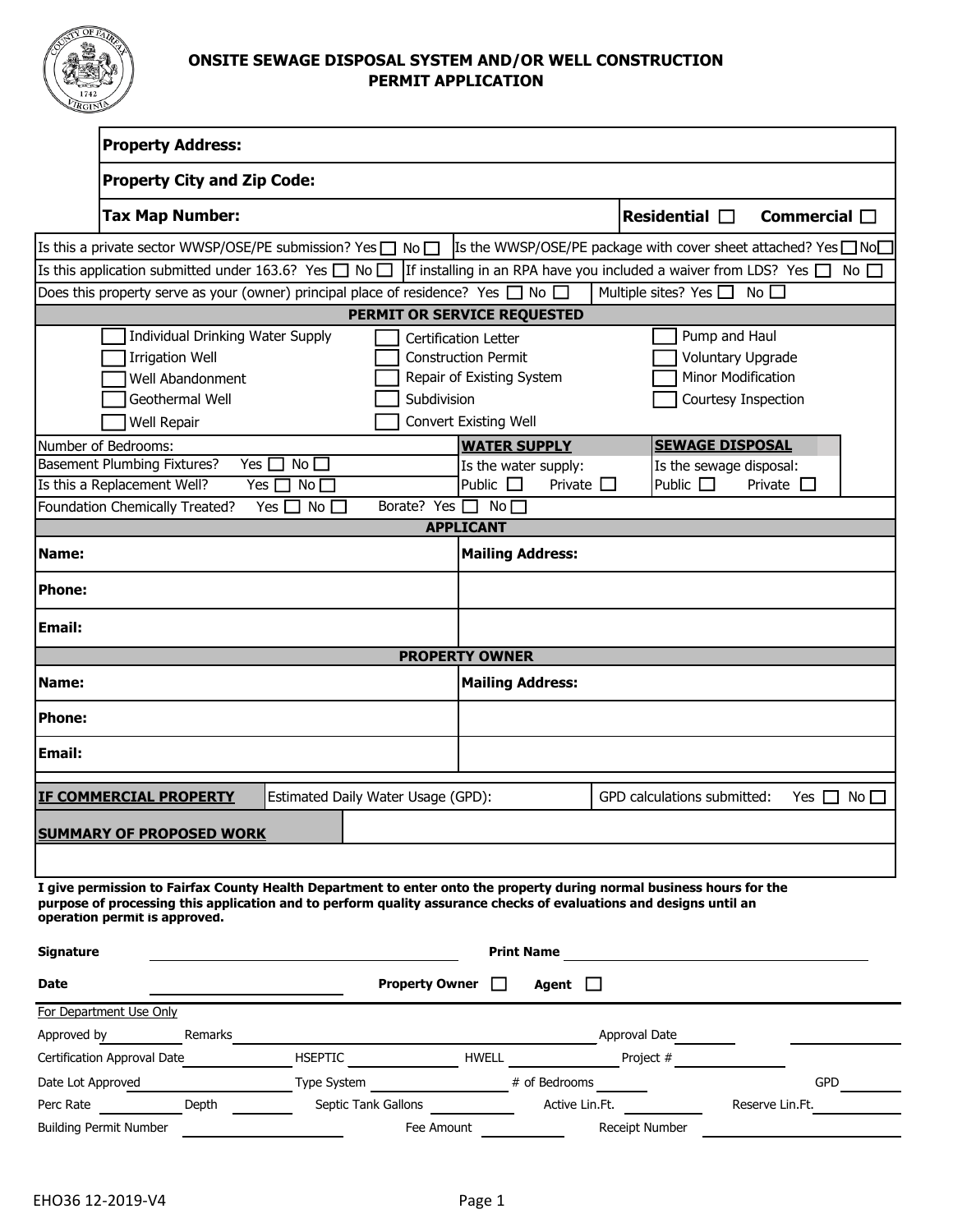| <b>REQUIRED DOCUMENTATION</b>                                                                                                                                                                                                          |                                     |                           |  |  |  |
|----------------------------------------------------------------------------------------------------------------------------------------------------------------------------------------------------------------------------------------|-------------------------------------|---------------------------|--|--|--|
| The required documentation for each application type is listed below. Please provide all documentation and fees at the time<br>the application is submitted. Please initial that pertinent documentation has been provided. Thank you. |                                     |                           |  |  |  |
| <b>Certification Letter</b>                                                                                                                                                                                                            |                                     | <b>Applicant Initials</b> |  |  |  |
| 1. Site and Soil Evaluation Report                                                                                                                                                                                                     |                                     |                           |  |  |  |
| 2. Surveyed property plat (3 copies) - to include:                                                                                                                                                                                     |                                     |                           |  |  |  |
| a. Metes and Bounds of property                                                                                                                                                                                                        |                                     |                           |  |  |  |
| b. Soil profile hole locations, perc or K-Sat hole locations                                                                                                                                                                           |                                     |                           |  |  |  |
| c. Proposed well location and well specifications (when a private well is proposed)                                                                                                                                                    |                                     |                           |  |  |  |
| d. Within 200 feet of the absorption area the following must be shown: existing or proposed wells,                                                                                                                                     |                                     |                           |  |  |  |
| springs, cisterns or sewage disposal systems, existing or proposed buildings                                                                                                                                                           |                                     |                           |  |  |  |
| e. Information on proposed treatment level, proposed trench bottom area and proposed sewage volume and flow                                                                                                                            |                                     |                           |  |  |  |
| f. Proposed perimeter of soil absorption area, including reserve area if required                                                                                                                                                      |                                     |                           |  |  |  |
| g. All recorded easements                                                                                                                                                                                                              |                                     |                           |  |  |  |
| 3. Perc or K-Sat results or Perc Waiver Request                                                                                                                                                                                        |                                     |                           |  |  |  |
| 4. If permeability limiting feature is less than 18" from ground surface, the following must be provided:                                                                                                                              |                                     |                           |  |  |  |
| a. Verification that the site is not flooded during the wet season                                                                                                                                                                     |                                     |                           |  |  |  |
| b. Demonstration that there is sufficient hydraulic gradient to move the applied effluent off the site                                                                                                                                 |                                     |                           |  |  |  |
| c. Water mounding calculations                                                                                                                                                                                                         |                                     |                           |  |  |  |
| 5. Fee provided                                                                                                                                                                                                                        |                                     |                           |  |  |  |
| a. Sewage Disposal System with flow of 1000 GPD or less                                                                                                                                                                                | \$310.00 VDH cert letter fee        |                           |  |  |  |
|                                                                                                                                                                                                                                        | \$10.00 VDH indemnification fee     |                           |  |  |  |
|                                                                                                                                                                                                                                        | \$200.00 County SDS application fee |                           |  |  |  |
|                                                                                                                                                                                                                                        | Total \$520.00 per site             |                           |  |  |  |
| b. Sewage Disposal System with flow greater than 1000 GPD                                                                                                                                                                              | \$1390.00 VDH cert letter fee       |                           |  |  |  |
|                                                                                                                                                                                                                                        | \$10.00 VDH indemnification fee     |                           |  |  |  |
|                                                                                                                                                                                                                                        | \$200.00 County SDS application fee |                           |  |  |  |
|                                                                                                                                                                                                                                        | Total \$1600.00 per site            |                           |  |  |  |
| Repair of Existing System                                                                                                                                                                                                              |                                     | <b>Applicant Initials</b> |  |  |  |
| 1. Completed Malfunction Assessment Form                                                                                                                                                                                               | Check box if not applicable         |                           |  |  |  |
| 2. Site and Soil Evaluation Report                                                                                                                                                                                                     | Check box if not applicable         |                           |  |  |  |
| 3. Surveyed Property Plat (3 copies) - to include:<br>Check box if not applicable                                                                                                                                                      |                                     |                           |  |  |  |
| a. Metes and Bounds of property<br>b. Soil profile hole locations, perc or K-Sat hole locations                                                                                                                                        |                                     |                           |  |  |  |
| c. Well location when a private well exists<br>d. Complete SDS design (including elevations)                                                                                                                                           |                                     |                           |  |  |  |
| e. Identify all (existing or proposed) drinking water sources, buildings, and sewage disposal systems within 200 feet of the absorption area                                                                                           |                                     |                           |  |  |  |
| 4. Perc or K-Sat results or Perc Waiver Request                                                                                                                                                                                        | Check box if not applicable         |                           |  |  |  |
| 5. Alternative system design/hydraulic plans                                                                                                                                                                                           | Check box if not applicable         |                           |  |  |  |
| 6. Water mounding calculations if distance to restriction is less than 18"                                                                                                                                                             | Check box if not applicable         |                           |  |  |  |
| 7. Pump plans (3 sets)                                                                                                                                                                                                                 | Check box if not applicable         |                           |  |  |  |
| 8. Fee Provided                                                                                                                                                                                                                        |                                     |                           |  |  |  |
| a. Sewage Disposal System ≤ 1000 GPD<br>\$225.00 with OSE/PE documentation, \$425.00 w/o OSE/PE documentation                                                                                                                          |                                     |                           |  |  |  |
| b. Sewage Disposal System > 1000 GPD<br>\$1400 with OSE/PE documentation                                                                                                                                                               |                                     |                           |  |  |  |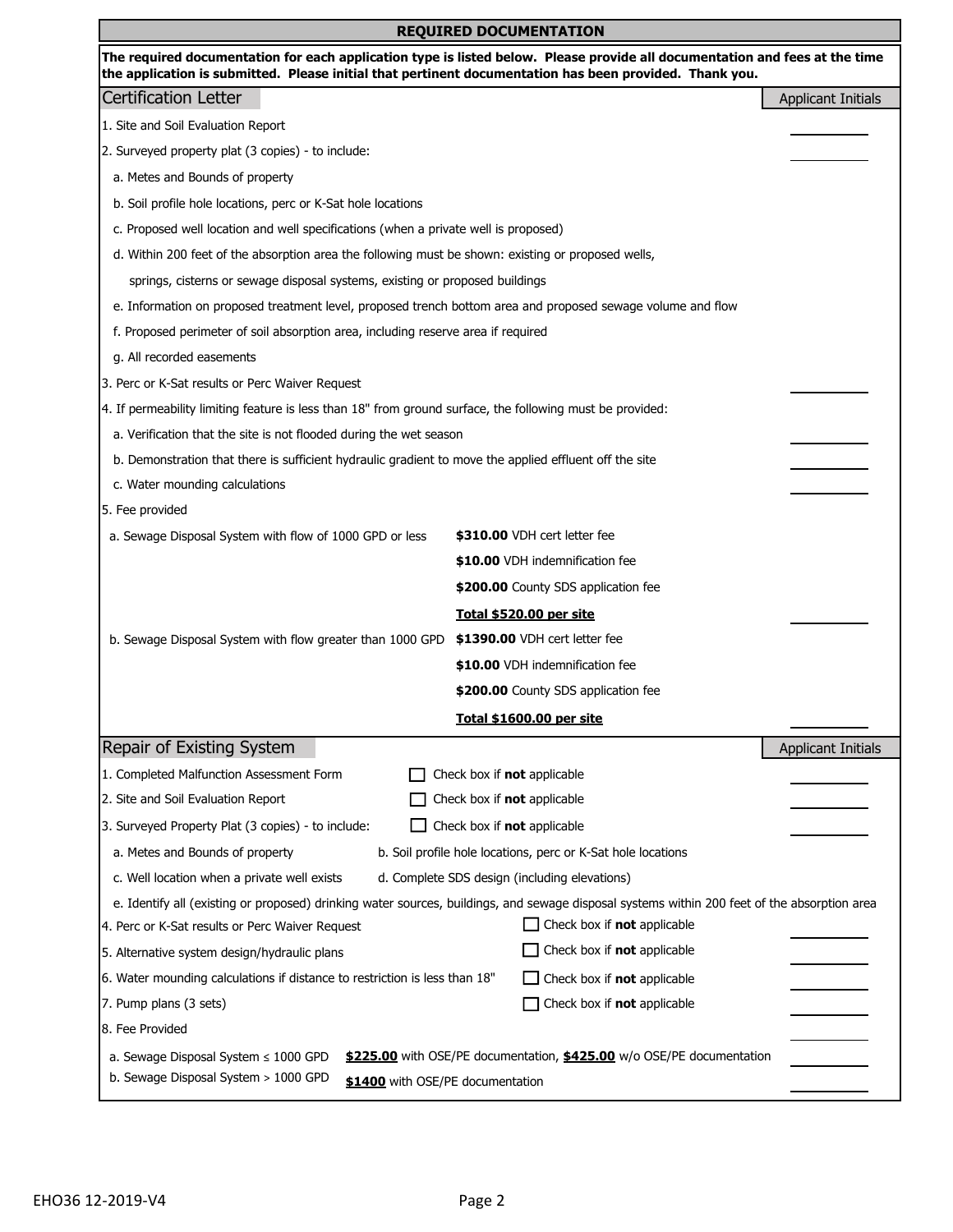| <b>REQUIRED DOCUMENTATION</b>                                                                                                                                                                                                                                            |                                                        |                           |  |  |  |  |  |
|--------------------------------------------------------------------------------------------------------------------------------------------------------------------------------------------------------------------------------------------------------------------------|--------------------------------------------------------|---------------------------|--|--|--|--|--|
| <b>Construction Permit</b>                                                                                                                                                                                                                                               |                                                        | <b>Applicant Initials</b> |  |  |  |  |  |
| Is this a revised design package? Yes $\Box$ No                                                                                                                                                                                                                          |                                                        |                           |  |  |  |  |  |
| 1. Site and Soil Evaluation Report                                                                                                                                                                                                                                       |                                                        |                           |  |  |  |  |  |
| 2. If new dwelling or renovation is proposed complete architectural drawings are required.                                                                                                                                                                               |                                                        |                           |  |  |  |  |  |
| 3. If Site Grading Plan is required by LDS, provide 1 approved or proposed copy.                                                                                                                                                                                         |                                                        |                           |  |  |  |  |  |
| 4. If Site Grading Plan is not required by LDS, 3 copies of a surveyed property plat must be provided, all to include:                                                                                                                                                   |                                                        |                           |  |  |  |  |  |
| a. Metes and Bounds of property                                                                                                                                                                                                                                          |                                                        |                           |  |  |  |  |  |
| b. Soil profile hole locations, perc or K-Sat hole locations                                                                                                                                                                                                             | Check box if not applicable                            |                           |  |  |  |  |  |
| c. Proposed well location and well specifications (when a private well is proposed)                                                                                                                                                                                      |                                                        |                           |  |  |  |  |  |
| d. Complete construction drawing/design of proposed sewage system, including all elevations.                                                                                                                                                                             |                                                        |                           |  |  |  |  |  |
| 5. Within 200 feet of the absorption zone or treatment unit the following must be shown:                                                                                                                                                                                 |                                                        |                           |  |  |  |  |  |
| existing or proposed wells, springs, cisterns or sewage disposal systems, existing or proposed buildings                                                                                                                                                                 |                                                        |                           |  |  |  |  |  |
| 6. Perc or K-Sat results or Perc Waiver Request                                                                                                                                                                                                                          |                                                        |                           |  |  |  |  |  |
| 7. Alternative system design/hydraulic plans                                                                                                                                                                                                                             | $\Box$ Check box if <b>not</b> applicable              |                           |  |  |  |  |  |
| 8. If permeability limiting feature is less than 18" from ground surface, the following must be provided:                                                                                                                                                                |                                                        |                           |  |  |  |  |  |
| a. Verification that the site is not flooded during the wet season                                                                                                                                                                                                       |                                                        |                           |  |  |  |  |  |
| b. Demonstration that there is sufficient hydraulic gradient to move the applied effluent off the site                                                                                                                                                                   |                                                        |                           |  |  |  |  |  |
| c. Water mounding calculations                                                                                                                                                                                                                                           |                                                        |                           |  |  |  |  |  |
| 9. Pump plans (3 sets) if applicable                                                                                                                                                                                                                                     |                                                        |                           |  |  |  |  |  |
| 10. Is the proposed sewage disposal system an alternative design? Yes $\Box$                                                                                                                                                                                             | $No$ $\Box$                                            |                           |  |  |  |  |  |
| 11. Fee provided                                                                                                                                                                                                                                                         |                                                        |                           |  |  |  |  |  |
| a. If application is within 18 months of receiving a certification letter, no fee is required unless #10 is yes, then add \$200                                                                                                                                          |                                                        |                           |  |  |  |  |  |
| b. If applying under 11a., provide certification letter.                                                                                                                                                                                                                 |                                                        |                           |  |  |  |  |  |
| c. Sewage Disposal System with flow of 1000 GPD or less                                                                                                                                                                                                                  | \$215.00 VDH Construction Permit fee                   |                           |  |  |  |  |  |
|                                                                                                                                                                                                                                                                          | \$10.00 VDH indemnification fee                        |                           |  |  |  |  |  |
|                                                                                                                                                                                                                                                                          | \$200.00 County SDS application fee<br>Total \$425.00  |                           |  |  |  |  |  |
| If $#10$ is "yes" add                                                                                                                                                                                                                                                    | \$200.00 County alternative SDS review fee             |                           |  |  |  |  |  |
|                                                                                                                                                                                                                                                                          | Total \$625.00 per site                                |                           |  |  |  |  |  |
| d. Sewage Disposal System with flow greater than 1000 GPD                                                                                                                                                                                                                | \$1390.00 VDH Construction Permit fee                  |                           |  |  |  |  |  |
|                                                                                                                                                                                                                                                                          | \$10.00 VDH indemnification fee                        |                           |  |  |  |  |  |
|                                                                                                                                                                                                                                                                          | \$200.00 County SDS application fee<br>Total \$1600.00 |                           |  |  |  |  |  |
| If $#10$ is "yes" add<br>If you are submitting your SGP to HD instead                                                                                                                                                                                                    | \$200.00 County alternative SDS review fee             |                           |  |  |  |  |  |
| of LDS, provide a min of 4 copies and add \$85.00                                                                                                                                                                                                                        | Total \$1800.00 per site                               |                           |  |  |  |  |  |
| <b>Minor Modification</b>                                                                                                                                                                                                                                                |                                                        |                           |  |  |  |  |  |
| A minor modification may include, but is not limited to, relocation of sewer line, force main, conveyance line, etc. to meet set back to proposed                                                                                                                        |                                                        |                           |  |  |  |  |  |
| construction such as an addition or pool; tie in new sewer line for proposed addition (e.g. pool house) to be connected to existing sewer line;<br>relocation of septic tank and/or pump chamber. The following must be provided when a minor modification will be made: |                                                        |                           |  |  |  |  |  |
| 1. Surveyed Property Plat (3 copies) - to include:                                                                                                                                                                                                                       |                                                        |                           |  |  |  |  |  |
| i. Metes and Bounds of property                                                                                                                                                                                                                                          |                                                        |                           |  |  |  |  |  |
| ii. Well location when a private well exists                                                                                                                                                                                                                             |                                                        |                           |  |  |  |  |  |
| 2. Architectural Plans, if applicable                                                                                                                                                                                                                                    |                                                        |                           |  |  |  |  |  |
| 3. Pump Plans (3 sets if applicable)<br>4. Fairfax County Building Permit Application                                                                                                                                                                                    |                                                        |                           |  |  |  |  |  |
| 5. Fee provided                                                                                                                                                                                                                                                          |                                                        |                           |  |  |  |  |  |
| a. VDH minor modification fee \$100.00                                                                                                                                                                                                                                   |                                                        |                           |  |  |  |  |  |
| b. If associated with a building permit review - add <b>\$85.00</b>                                                                                                                                                                                                      |                                                        |                           |  |  |  |  |  |
|                                                                                                                                                                                                                                                                          |                                                        |                           |  |  |  |  |  |